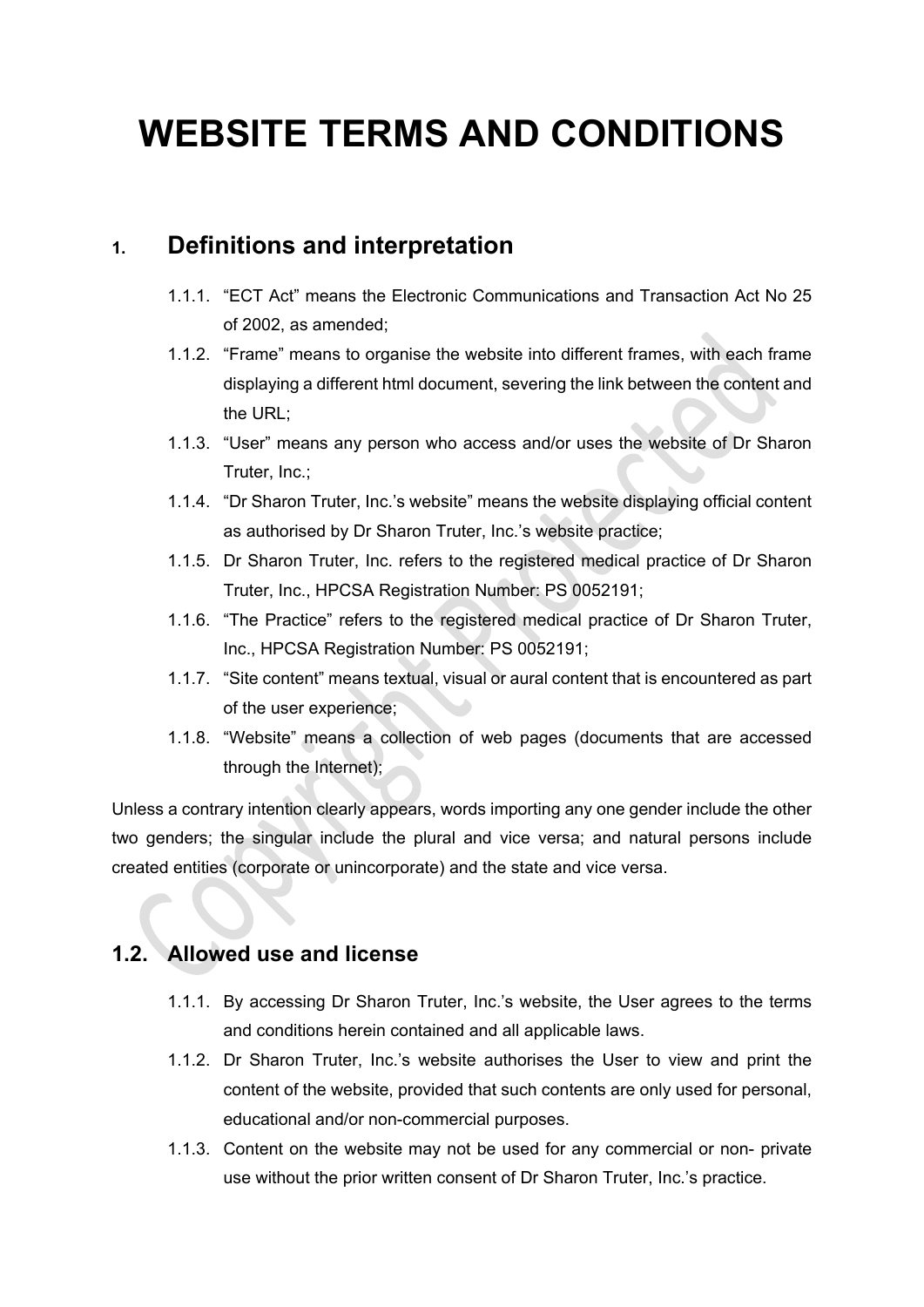- 1.1.4. Users may only access and use the website for lawful purposes.
- 1.1.5. No person may frame this website in any manner whatsoever without the prior written consent of Dr Sharon Truter, Inc.'s practice.
- 1.1.6. Users are not allowed to copy, reproduce, reuse, retransmit, adapt, publish, frame, post, upload, modify, broadcast or distribute any Site content in any way.

# **1.3. IP rights and domain names**

- 1.1.1. All intellectual property on the website, including but not limited to trademarks, domain names, patents, text, graphics, software, icons, hyperlinks, software, and design elements are the property of Dr Sharon Truter, Inc. and are protected from infringement by domestic and international legislation.
- 1.1.2. All Site content remains the sole property of the relevant content owner and is protected under all relevant copyright, trademark, patent and other applicable laws.
- 1.1.3. Nothing on the Website should be construed as granting any licence or right to distribute content without the express written consent of Dr Sharon Truter, Inc..

#### **1.4. Severability**

If for any reason any of the provisions contained herein are found to be void or unenforceable it will be severed to the extent that it is void or unenforceable and the remaining provisions will continue in full force and effect.

#### **1.5. Waiver**

1.5.1 Although Dr Sharon Truter, Inc. will make reasonable endeavours to ensure that the content on the website is reliable, inaccuracies may occur. It is therefore important that the User acknowledges that:

1.5.1.1. use of the website is at own risk;

1.5.1.2. the website is provided to the User 'as is'.

1.5.2. The User is furthermore prohibited from: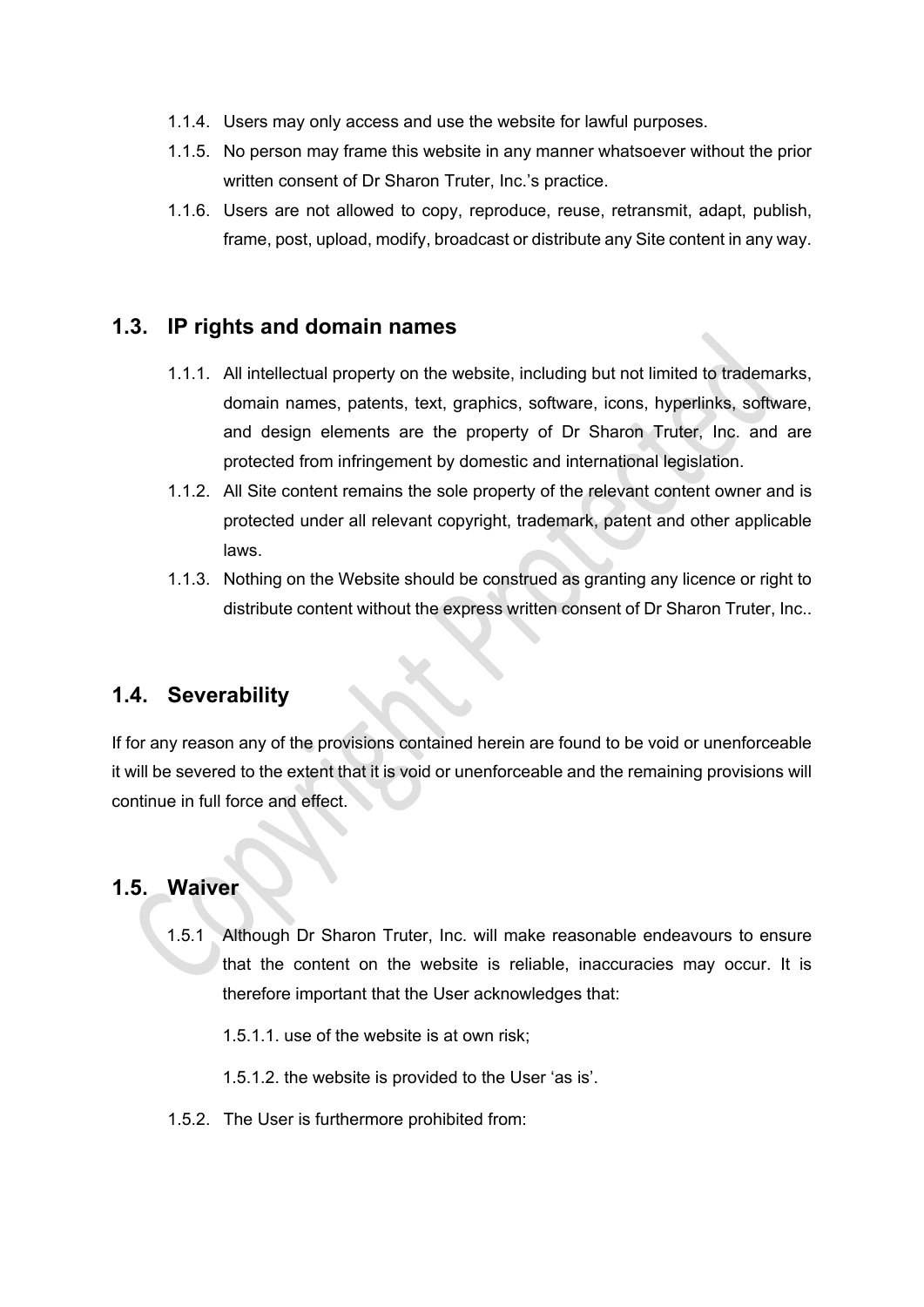1.5.2.1. placing information, personal or otherwise, on Dr Sharon Truter, Inc.'s website;

1.5.2.2. creating additional hyperlinks on Dr Sharon Truter, Inc.'s website;

1.5.2.3. defacing Dr Sharon Truter, Inc.'s website;

1.5.2.4. deleting, altering and/or amending content on Dr Sharon Truter, Inc.'s website.

#### **1.6. Hyperlinks**

- 1.6.1. The Website may provide hyperlinks to other websites not controlled by Dr Sharon Truter, Inc.'s practice. Such links do not imply the endorsement, agreement or support of the content of such other sites.
- 1.6.2. Downloading material from these sites may risk infringing intellectual property.
- 1.6.3. It is the User's responsibility to access the authenticity of any website which may be hyperlinked to Dr Sharon Truter, Inc.'s website.
- 1.6.4. The Practice is not responsible for ensuring that hyperlinks are operational.

#### **1.7. Security**

- 1.7.1. Although Dr Sharon Truter, Inc. acknowledges that a 100% secure online environment is unattainable, the Practice is committed to taking reasonable security measures to safeguard the content of its website.
- 1.7.2. The User's privacy is very important to Dr Sharon Truter, Inc.. Any information provided to Dr Sharon Truter, Inc. is therefore stored on a secure server.
- 1.7.3. Dr Sharon Truter, Inc. does not sell or rent personal information about individual members (such as name, address, email address, telephone or fax number) to third parties.
- 1.7.4. Dr Sharon Truter, Inc. may disclose personal information in response to a specific request by a law enforcement agency, subpoena, court order, or as required by law.
- 1.7.5. Dr Sharon Truter, Inc. will collate the information which users give to the practice to provide users with services and personalise the use and visits of Dr Sharon Truter, Inc.'s website.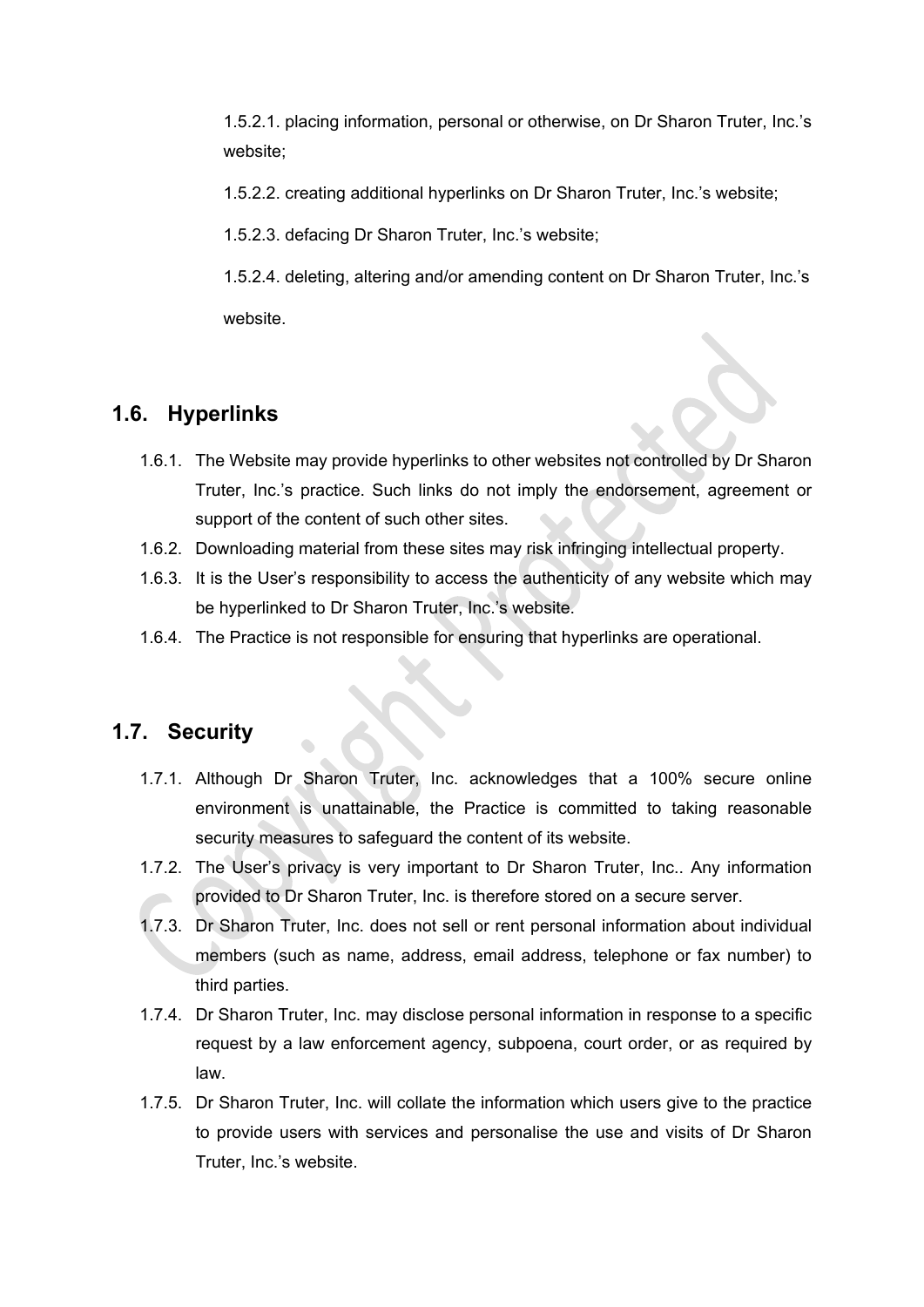- 1.7.6. Dr Sharon Truter, Inc. may also use such information to inform users, about changes in the services Dr Sharon Truter, Inc. offers and/or about features that may be of interest to Users. By providing Dr Sharon Truter, Inc. with this information, users consent to Dr Sharon Truter, Inc.'s use of it for these purposes and for the purposes outlined in Dr Sharon Truter, Inc.'s Privacy Policy, including for the purpose of processing User requests.
- 1.7.7. For further information regarding the Practice's treatment of a User's personal information, referred to the Privacy Policy.

#### **1.8. Disclaimer and limitation of liability**

- 1.8.1. Information contained on Dr Sharon Truter, Inc.'s website is for information purposes only and not intended to constitute professional advice as circumstances will vary from person to person.
- 1.8.2. The Practice is not liable to Users for information posted on Dr Sharon Truter, Inc.'s website.
- 1.8.3. The Practice is not liable for the actions of Users of Dr Sharon Truter, Inc.'s website.
- 1.8.4. By using Dr Sharon Truter, Inc.'s website, a User indemnifies, defends and holds harmless, its lawful agents, employees and representatives from all damages, losses and expenses, including legal expenses arising from the following:

1.8.4.1. any claims for the infringement of intellectual property rights, libel, defamation to any material the User may send to Dr Sharon Truter, Inc.'s website;

1.8.4.2. the User's breach of any provisions of these terms and conditions of Dr Sharon Truter, Inc.'s website;

1.8.4.3. any claims, cost, loss, damage or expense, whether directly or indirectly, whether monetary or otherwise, which any person may suffer as a result of or in consequence of the use of or reliance of any information or material provided for on Dr Sharon Truter, Inc.'s website;

1.8.5. The Practice its lawful agents, employees and representatives are further indemnified in respect of any costs, losses, damages or expenses which any person may suffer as a result of entering into any transaction with any third party, including Dr Sharon Truter, Inc., its lawful agents, employees and representatives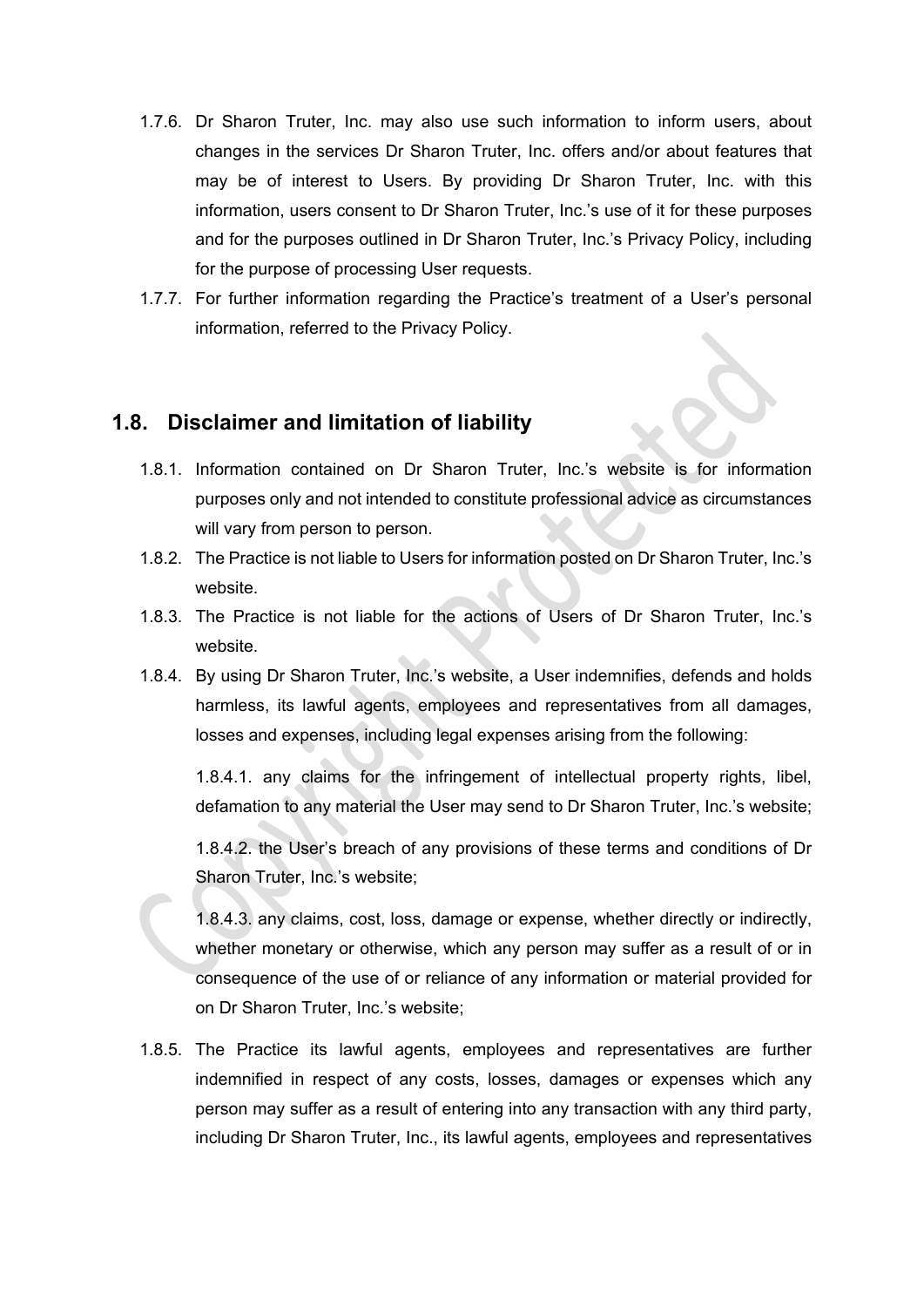as a result of or in consequence of the reliance of any information contained on Dr Sharon Truter, Inc.'s website or any related site.

1.8.6. In no event shall The Practice its lawful agents and representatives referred to in this website, be liable for any damages of whatsoever nature, whether for bodily, moral or material injury (including, without limiting, indirect, punitive, incidental and consequential damages, loss profits, expenses, costs, damage resulting from lost data or business interruption) resulting from the use or inability to use Dr Sharon Truter, Inc.'s website and the material contained therein, whether based on warranty, contractual or extra contractual liability, any other legal matters, and whether or not The Practice its lawful agents, employees and representatives are advised of the possibility of such damages.

## **1.9. Removal and correction of content**

Users should report any untrue, inaccurate, illegal and/or harmful content appearing on Dr Sharon Truter, Inc.'s website. Dr Sharon Truter, Inc. undertakes to correct and/or remove any such content as soon as it becomes aware thereof.

# **1.10. Entire agreement**

- 1.10.1. The terms and conditions set out herein constitute the whole agreement between the User and The Practice and shall take precedence over any disclaimer and/or legal notices attached to any communications and/or postings received by The Practice from the User.
- 1.10.2. Any failure by The Practice to exercise or enforce any rights or provisions shall not constitute a waiver of such rights or provisions.
- 1.10.3. No amendment of these terms and conditions or any provision or term hereof or of any other conditions contained on this website shall be binding unless made by and recorded in writing by The Practice.
- 1.10.4. To the extent permissible by law The Practice shall not be bound by any express or implied term, representation, warranty, promise or the like not recorded herein.

# **1.11. Applicable law**